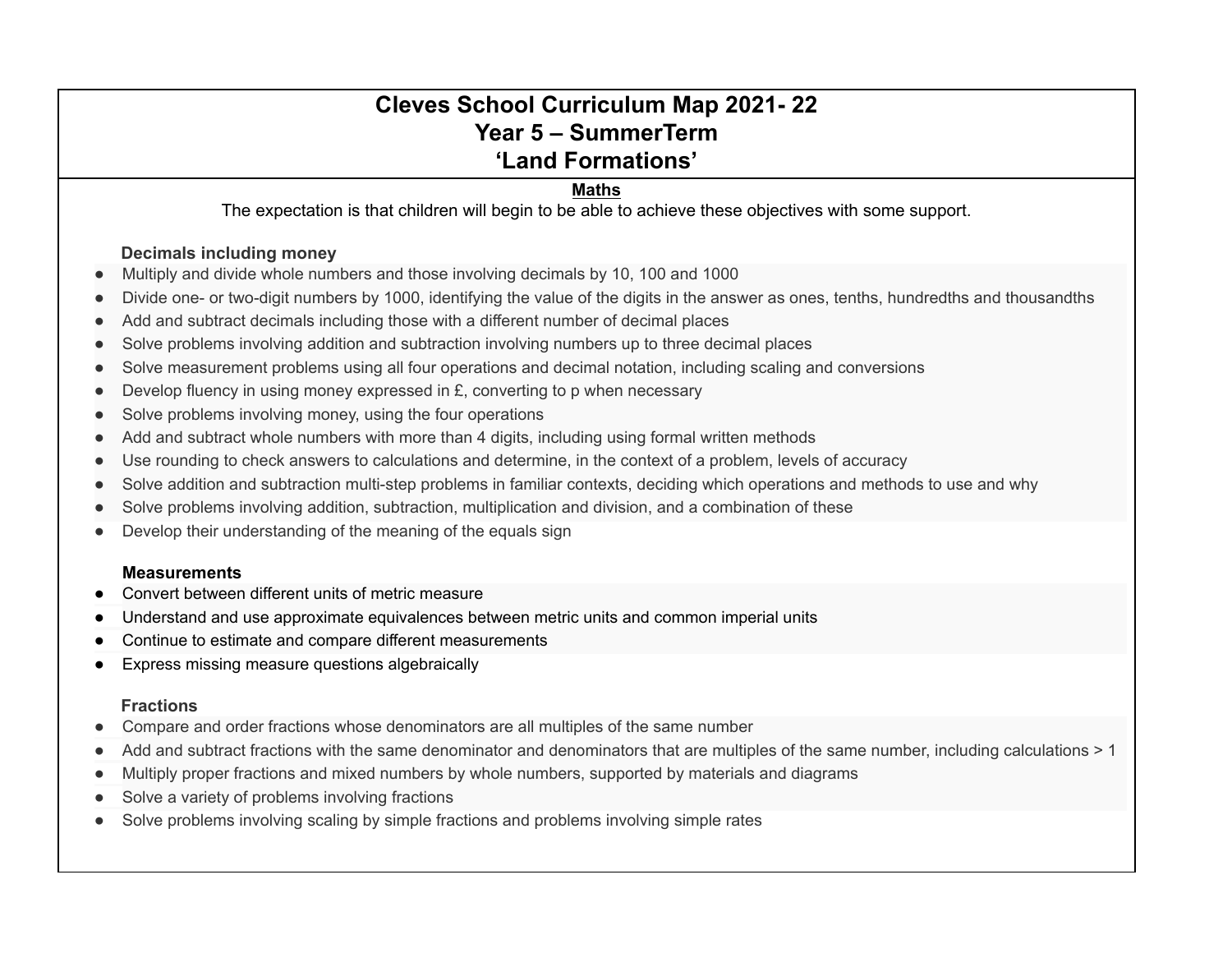#### **Time**

- Continue to develop understanding of how analogue and digital clocks tell the time
- Continue to practise converting between units of time
- Continue to become fluent in telling the time
- Solve problems involving converting between units of time

#### **Statistics - timetables**

- Interpret more complex tables, including timetables
- Complete tables, including timetables
- Solve problems using information in tables, including timetables

# **Geometry - Properties of 3D shapes**

- Identify 3-D shapes, including cubes and other cuboids, from 2-D representations
- Continue to make and classify 3-D shapes, including identifying all of the 2-D shapes that form their surface

# **Literacy**

# **Narrative**

Based on Treasure Island by Robert Louis Stevenson, the children will be developing their descriptive writing. They will create their own pirate which they bring to life through characterisation skills.

# **Choral and Performance Poetry**

The children will listen to, read and study a range of Choral and Performance poems. We will then write our own poems based on our adventures at the Isle of Wight which we will perform in a variety of ways.

### **Narrative**

The children will revisit the story of Treasure Island by Robert Louis Stevenson and the pirate they created earlier in the term. They will develop and extend their previous characterisation through adding dialogue and action.

# **Explanation Text**

Based on Coastal Erosion, we examine the features of explanation text. The children will explain, in detail, how coastal erosion turns a headland into a stump.

### **Persuasive Letter**

The children will learn about the key features of writing a persuasive letter. They will apply this learning when writing a persuasive letter about protecting endangered animals.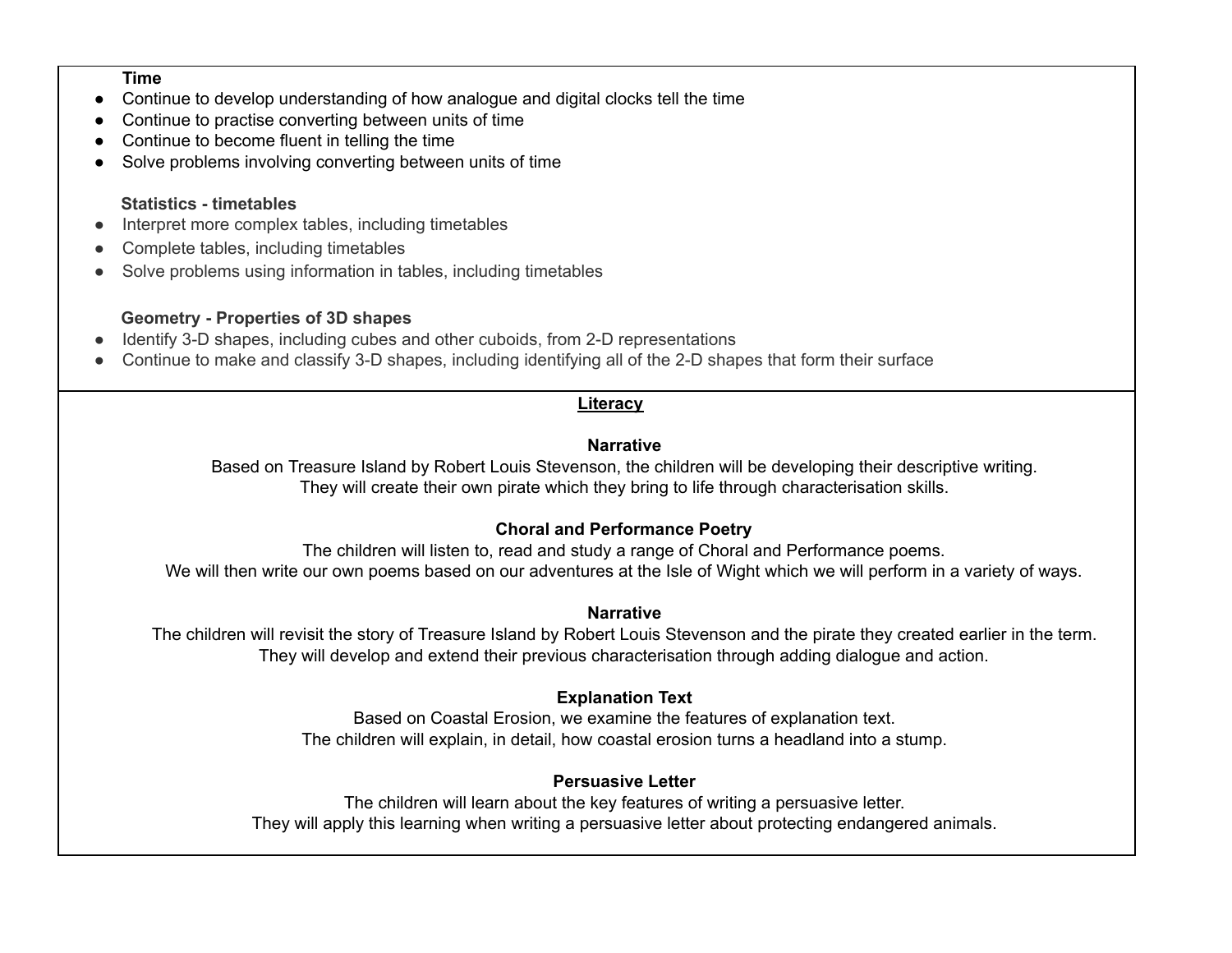| <b>Computing</b>                                                                                                                                                                                                                                                                                                                                                                                                                                                                                                                                                                                                                                                                                                                                       |                                                                                                                                                                                                    | Geography                                                                                                                                                                                                                                                                                                                                                                                                                                                            |                                                                                                                               |  |
|--------------------------------------------------------------------------------------------------------------------------------------------------------------------------------------------------------------------------------------------------------------------------------------------------------------------------------------------------------------------------------------------------------------------------------------------------------------------------------------------------------------------------------------------------------------------------------------------------------------------------------------------------------------------------------------------------------------------------------------------------------|----------------------------------------------------------------------------------------------------------------------------------------------------------------------------------------------------|----------------------------------------------------------------------------------------------------------------------------------------------------------------------------------------------------------------------------------------------------------------------------------------------------------------------------------------------------------------------------------------------------------------------------------------------------------------------|-------------------------------------------------------------------------------------------------------------------------------|--|
| <b>Digital Citizenship</b><br>Using We are Internet Legends the children look to enhance their<br>knowledge of Digital Safety and the use of social media.<br><b>Google Skills</b><br>We will be honing our skills in Google Forms and Google Sheets,<br>which are databases and spreadsheets.<br><b>Google Sites</b><br>We will be looking at the production of a website based around<br>Digital safety. We will look at what makes up a website, how to make<br>it easy to navigate and creating interesting content.<br><b>Typing proficiency</b><br>To use 'Typing Web' to develop the skill of touch typing effectively.                                                                                                                         |                                                                                                                                                                                                    | <b>Land Formations</b><br>Tectonic plates<br>Mountain formation<br>Mountain ranges<br>Land formations from water and ice erosion e.g. Grand<br>Canyon, fjords, U-shaped valleys<br>Land formations from coastal erosion<br>Volcano formation and significance of the Pacific Rim<br>Highlands and peaks of UK<br>OS maps - 6 figure grid references and contour lines<br>Comparison of the physical and human geographical<br>features of the Alps and the Himalayas |                                                                                                                               |  |
| <b>Science</b>                                                                                                                                                                                                                                                                                                                                                                                                                                                                                                                                                                                                                                                                                                                                         |                                                                                                                                                                                                    |                                                                                                                                                                                                                                                                                                                                                                                                                                                                      |                                                                                                                               |  |
| Living things and their habitats including plant reproduction<br>Compare sexual and asexual reproduction in plants<br>$\bullet$<br>Understand the stages in the process of sexual reproduction<br>Understand different forms of asexual reproduction in plants including potatoes<br>$\bullet$<br><b>Living things and their habitats</b><br>Understand the life cycles of insects, birds and amphibians<br>$\bullet$<br>Understand the life cycles of mammals<br>Compare and contrast the life cycles of different types of mammals<br>$\bullet$<br>Understand the work of naturalists including Jane Goodall, Dian Fossey and Birute Galdikas<br>Understand the life cycle of humans, including the changes from birth and into old age<br>$\bullet$ |                                                                                                                                                                                                    |                                                                                                                                                                                                                                                                                                                                                                                                                                                                      |                                                                                                                               |  |
| <b>Games and PE/Dance</b><br><b>Games</b><br><b>Track Events</b><br>Sprint starts<br>Hurdles and 400m<br>Relay - change overs<br>1500m/800 - pace judgement.<br><b>Tennis</b>                                                                                                                                                                                                                                                                                                                                                                                                                                                                                                                                                                          | RE<br><b>Buddhism</b><br>• Who was Buddha?<br>The 4 Noble Truths<br><b>Eightfold Path</b><br><b>Mindfulness</b><br>How is Belief expressed through Art?<br>What do Christians believe God is like? |                                                                                                                                                                                                                                                                                                                                                                                                                                                                      | <b>PSHE</b><br><b>Health and wellbeing</b><br>Physical health and Mental<br>wellbeing<br>Growing and changing<br>Keeping safe |  |